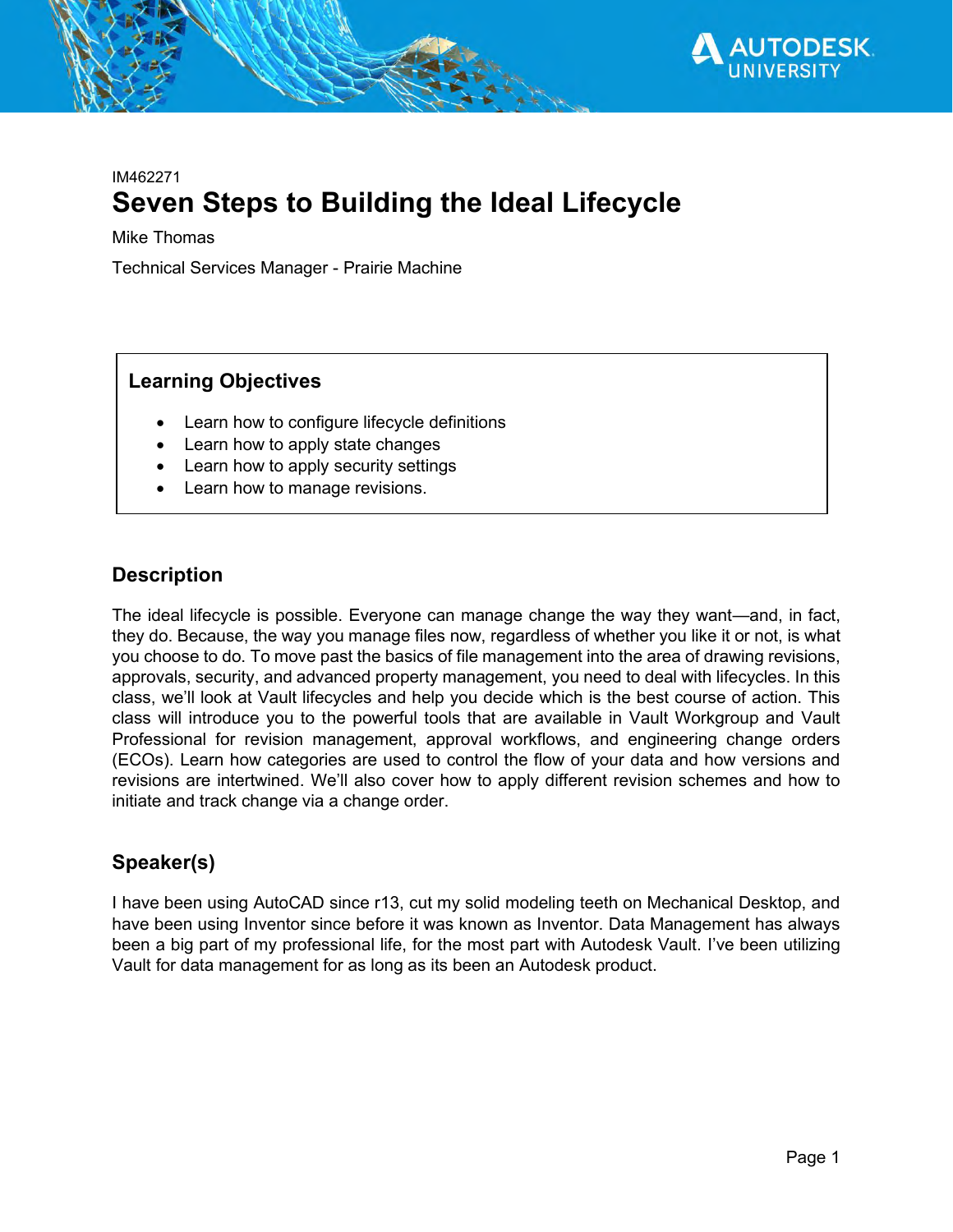

## **Lifecycles**

Our drawings and models are the language of engineering and manufacturing. It is how we communicate with others. It is how we go from concept-to-design-to-manufacture. How we manage this language is as important as the documents themselves.

It is important to maintain a history of a document (including drawings) to track what has changed, when it changed, and hopefully why it changed. This history aids in making better decisions, provides crucial customer information, and provides the means to go back to a previous version.

From Vault's help: "*A lifecycle definition is an engine that can be configured to automatically assign security, behaviors, and properties to Vault objects based on where the object is in the life of the design process*."

**The 7-steps to building the ideal lifecycle:**

- 1. Build Your **Properties**
- 2. Add a **Category**
- 3. Define the **Rules**
- 4. Define the **Revision Schemes**
- 5. Build the **Transitions**
- 6. Make it **Secure**
- **7. Track the Change**

If you are using **Autodesk Vault Basic** you will not have access to the lifecycle engine. Vault Basic only provides *version control*, no tools to manage the change. **Vault Workgroup** and **Vault Professional** provide the tools for managing change

The *lifecycle engine* is available for files and folders, and additionally within Vault Professional custom objects and items.



A **v***ersion* is an *iteration* of a document, something that is different from the previous copy. Versions maintain the previous design in case you need to restore back to a previous copy. All editions of Vault maintain versions of the files checked into Vault.

A *revision* is a *milestone*, the act of making a change and completing the work required for change.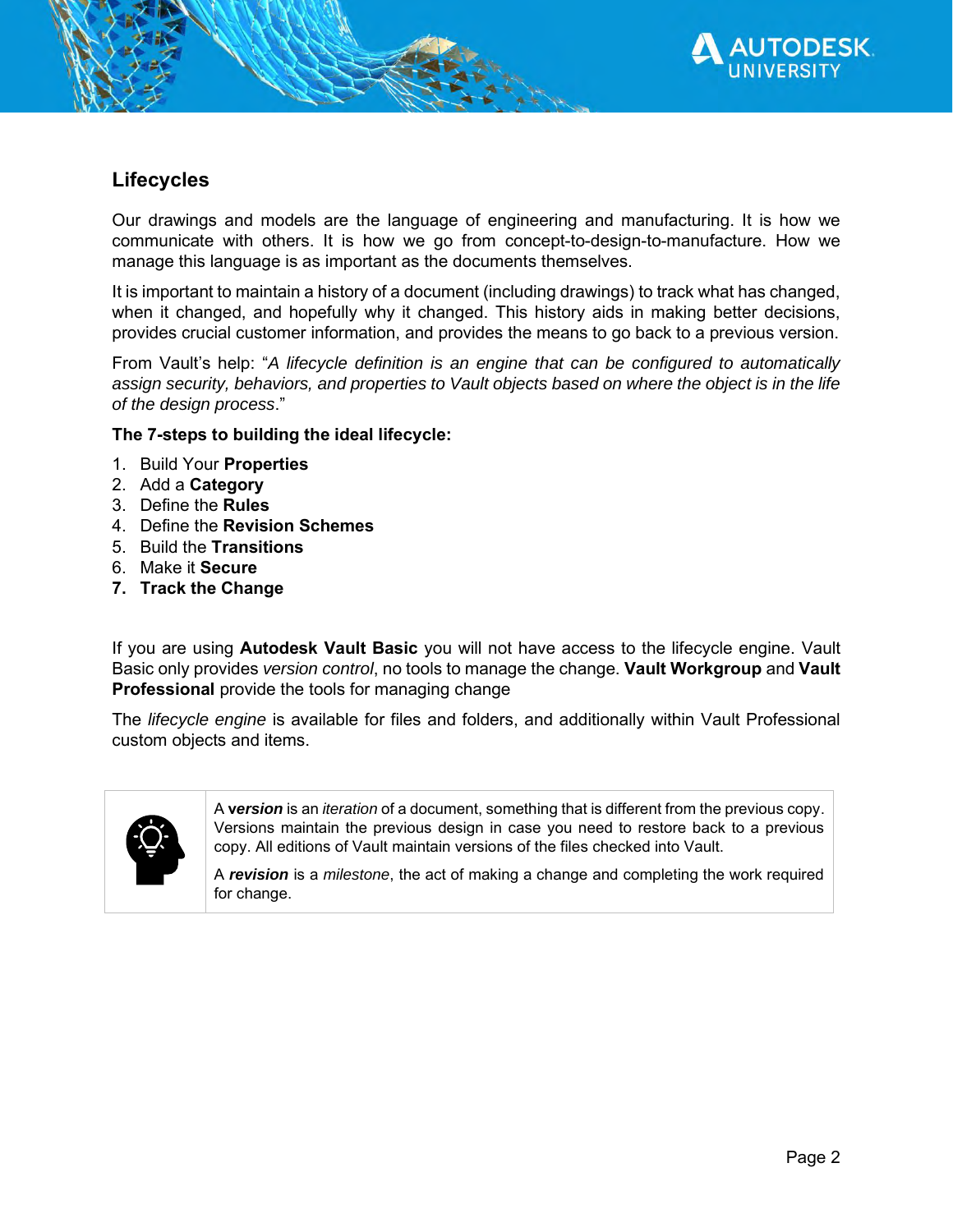

## **Property Administration**

The Oxford Dictionary describes **Properties** as meta data, a set of data describing and providing information about other data. In Vault, properties are meta data describing your data in Vault.



Vault contains two types of properties:

- **System-defined** preset derived from Vault (aka out-of-the-box)
- **User-defined** (UDP) you build properties

**Properties** are available for files, folders, items (Vault Pro), and custom objects (Vault Pro). You associate with entity classes the property is available. Mapping determines where the property gets its information from.

When files are checked into the vault, only the properties that are set enabled are automatically extracted and indexed by default.

Create a new user-defined properties (UDP):

- In the **Property Definitions dialog** select **New**
- Specify the **Name**
- Select the **Property Type**
- Assign the UDP to one or more **Categories**
- Use the Settings to optional further configure the property
- Optional configure Mapping



Map properties so that values from the master file (like a file property) write to the property on file check-in or on item assignment.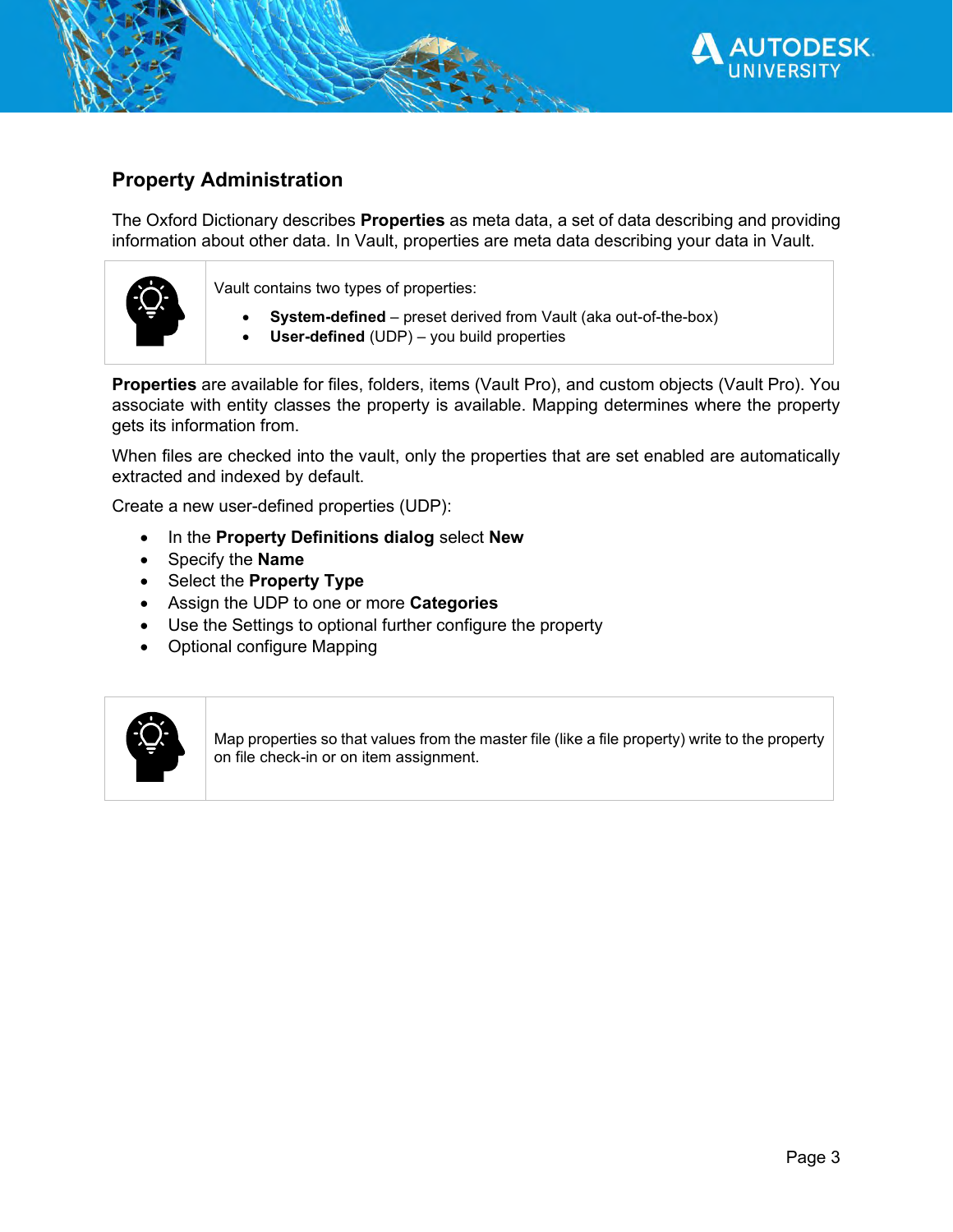

# **Categories**

**What are Categories?**

| X<br>V Change Category - 'Arbor Press.iam'                      |                                                                                                                                                                                                                                  |
|-----------------------------------------------------------------|----------------------------------------------------------------------------------------------------------------------------------------------------------------------------------------------------------------------------------|
| Select a new category:                                          |                                                                                                                                                                                                                                  |
| <b>Engineering</b>                                              |                                                                                                                                                                                                                                  |
| □ Base                                                          |                                                                                                                                                                                                                                  |
| Design Representation                                           |                                                                                                                                                                                                                                  |
| <b>Engineering</b><br><b>Office</b>                             |                                                                                                                                                                                                                                  |
| Standard                                                        |                                                                                                                                                                                                                                  |
| <apply assignment="" rules=""></apply>                          |                                                                                                                                                                                                                                  |
|                                                                 | <b>Categories</b> are <i>labels</i> , providing a method to group<br>objects logically. Categories assign user-defined<br>properties to the objects, the available lifecycle<br>definitions, and the available revision schemes. |
| 1 object / 458 KB<br>$\tau_{\rm q}$<br>$\tau_{q_{\alpha}}$<br>E | To change the <b>Category</b> , select the object(s) and select<br><b>Change Category.</b> The subsequent dialog allows you to                                                                                                   |
| <b>Enter comments:</b>                                          | choose from the existing categories.                                                                                                                                                                                             |
|                                                                 |                                                                                                                                                                                                                                  |
| <b>Change Category</b><br>OK<br>Cancel<br>Help                  |                                                                                                                                                                                                                                  |
| <b>Figure 1: Change Category</b>                                |                                                                                                                                                                                                                                  |

## **Building Categories**

| <b>V</b> Configure Categories<br><b>Item Categories</b><br><b>Category Name</b><br><b>Description</b><br>.<br><b>Assemblies</b><br>Assembly<br>Document<br>Documentation<br>✔<br>Drill and other handheld tools<br><b>DRILLS</b><br><b>Electrical</b><br>Electrical<br><b>Electrical Project</b><br><b>Electrical Projects</b><br>General<br>General<br><b>Behaviors</b> | The steps:                                                                                                        |
|--------------------------------------------------------------------------------------------------------------------------------------------------------------------------------------------------------------------------------------------------------------------------------------------------------------------------------------------------------------------------|-------------------------------------------------------------------------------------------------------------------|
| Lifecycles Revisions Properties<br>M Edit <b>[8]</b> Assign<br>Name<br><b>Description</b>                                                                                                                                                                                                                                                                                | Assign the Name, Colour, & Description<br>1.<br>2. Assign the <b>Properties</b><br>3. Assign the Revision Schemes |
| Item lifecycle process for release control<br>▶ <i>◆</i> Item Release Process<br><b>Long Lead Time Release Process</b><br>A process for releasing long lead time manufacturing projects<br><b>Simple Item Release</b><br>Null lifecycle definition for opt-out scenario<br><none></none>                                                                                 | 4. Assign the States                                                                                              |
| Help<br>Close<br><b>Figure 2: Configure Categories</b>                                                                                                                                                                                                                                                                                                                   |                                                                                                                   |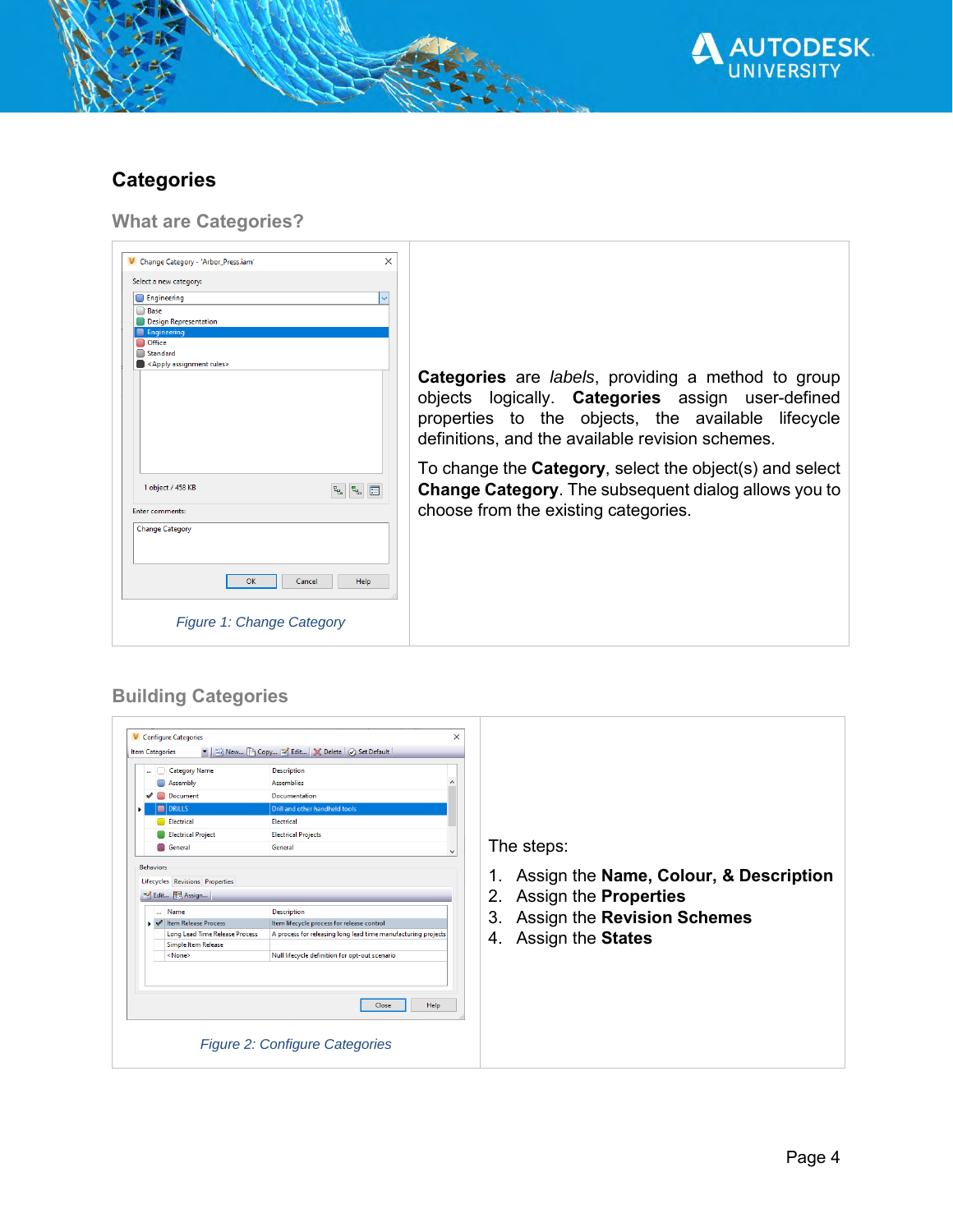

### **Define the Rules**

#### **Rules**

Use **Rules** to define conditions where objects automatically assign to a category based on the object's properties. For example, with Files, you could adjust the category manually or establish rules to assign the category automatically based on properties of the files.

|   | <b>Assignment Rules</b>               |                                      |              |                 | X            |
|---|---------------------------------------|--------------------------------------|--------------|-----------------|--------------|
|   | <b>File Rules</b>                     | ■ New 『 Copy ■ Edit   ※ Delete   ↑ ↓ |              |                 |              |
|   | Rule                                  | <b>Category Assignment</b>           |              |                 |              |
| ١ | R&D                                   | R&D                                  |              |                 |              |
|   | <b>Design Representation</b>          | <b>Design Representation</b>         |              |                 |              |
|   | Engineering                           | Engineering                          |              |                 |              |
|   | Office                                | Office                               |              |                 |              |
|   | <b>Default</b>                        | Base                                 |              |                 |              |
|   |                                       |                                      |              |                 |              |
|   |                                       |                                      |              |                 |              |
|   | <b>Rule Condition Builder</b>         |                                      |              |                 |              |
|   |                                       |                                      |              |                 |              |
|   | Property:                             | Condition:                           |              | Value:          |              |
|   | Classification                        | is not<br>$\checkmark$               | $\checkmark$ | Design Document | $\checkmark$ |
|   |                                       |                                      | Add          | Replace         | Remove       |
|   | <b>Rule Criteria:</b>                 |                                      |              |                 |              |
|   | <b>Title contains Research</b>        |                                      |              |                 |              |
|   |                                       |                                      |              |                 |              |
|   |                                       |                                      |              |                 |              |
|   |                                       |                                      |              |                 |              |
|   | $\vee$ Apply rules on object creation |                                      |              |                 |              |
|   |                                       | Apply                                | OK           | Cancel          | Help         |
|   |                                       |                                      |              |                 |              |

*Figure 3: Assignment Rules*

Create new rules to enforce how files, items, and custom objects are assigned to categories. Start by setting the Name and selecting the Category to assign it to the new rule.

In the condition variables area, the Property, Condition, and Value lists are displayed. The property list shows the indexed user-defined and system properties for the vault that are in use. The conditions available in the condition list are determined by the selected property. The variable entered in the value box is compared to the property using the selected condition.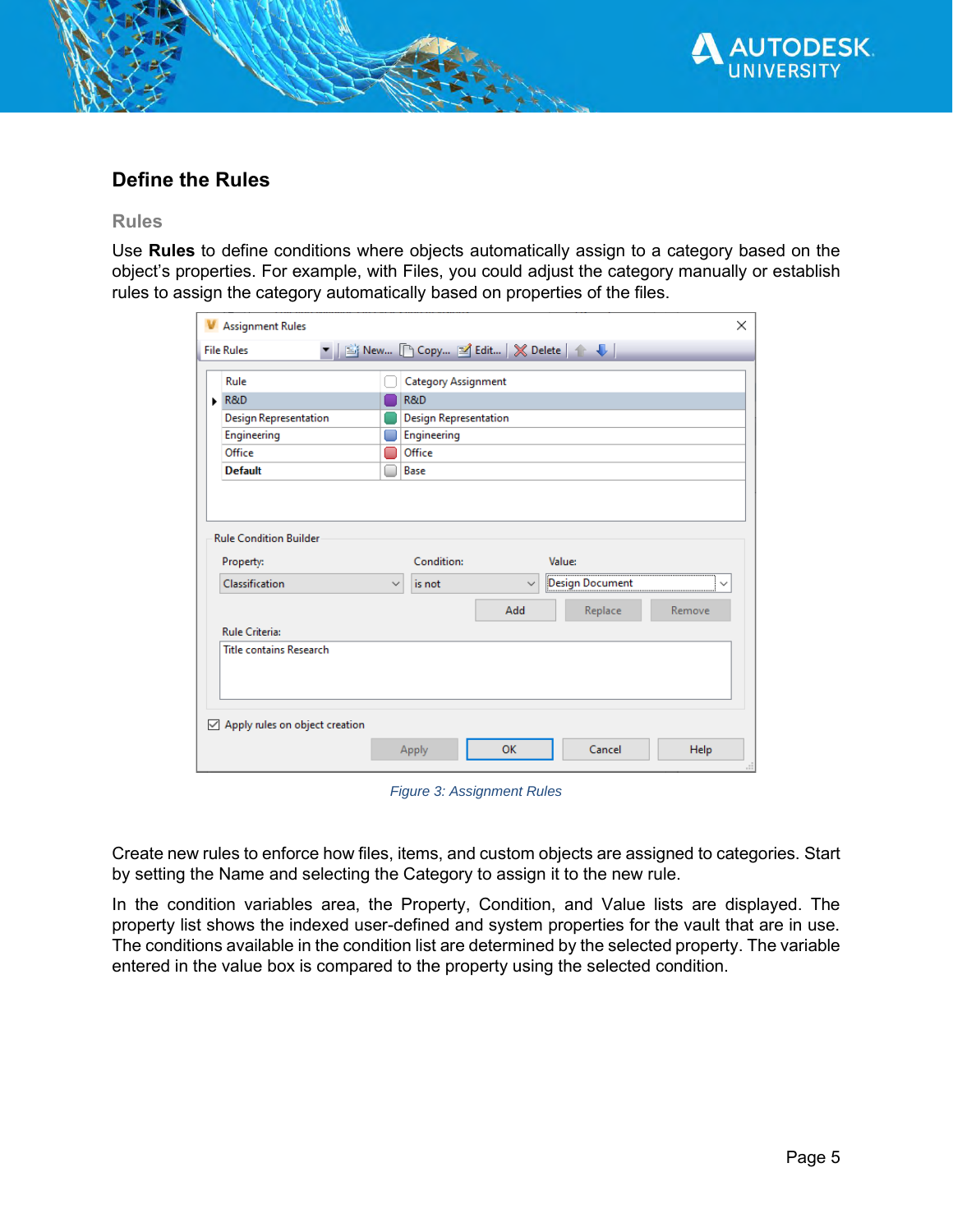

## **Revision Schemes**

**What is a Revision?**

| Thumbnad | File Name<br>20000B-PROTO.ipt | Revision<br>B | State (Historical)<br>Released | Created By<br>mthomas | Checked In<br>10/6/2019 11:08 | Comment<br>Released to<br>manufacturing |                                                                                                       |
|----------|-------------------------------|---------------|--------------------------------|-----------------------|-------------------------------|-----------------------------------------|-------------------------------------------------------------------------------------------------------|
|          | 20000B-PROTO.int              | B             | <b>Work in Progress</b>        | mthomas               | 10/6/2019 11:08.              |                                         | A revision is the act of revising, which is to make<br>new, amended, improved, or up-to-date version. |
|          | 20000B-PROTO.ipt              | £             | <b>Work in Progress</b>        | mthomas               | 10/6/2019 11:07               |                                         | revision is a <i>milestone</i> . Revisions<br>A<br>are<br>permanent versions.                         |
|          | 20000B-PROTO.jpt              |               | Work in Progress               | mthomas               |                               | 10/6/2019 11:00  Available for editing  |                                                                                                       |

Within Vault, you revise your objects by *BUMPING* the revision. Use **Change Revision** to grab the next available value in the current revision scheme. Within the dialog, select the revision level to bump to (i.e. are you going from 1 to 2 or 1 to 1.1) and Vault automatically gets the next available value.



*Figure 4: Change Revision*



There is NO turning back the clock… once a revision level has been used you cannot go to back to it.

The ability to adjust the revision of the file will depend on the permissions assigned to your Vault User Account, the category the files belongs to, and the current state of the file.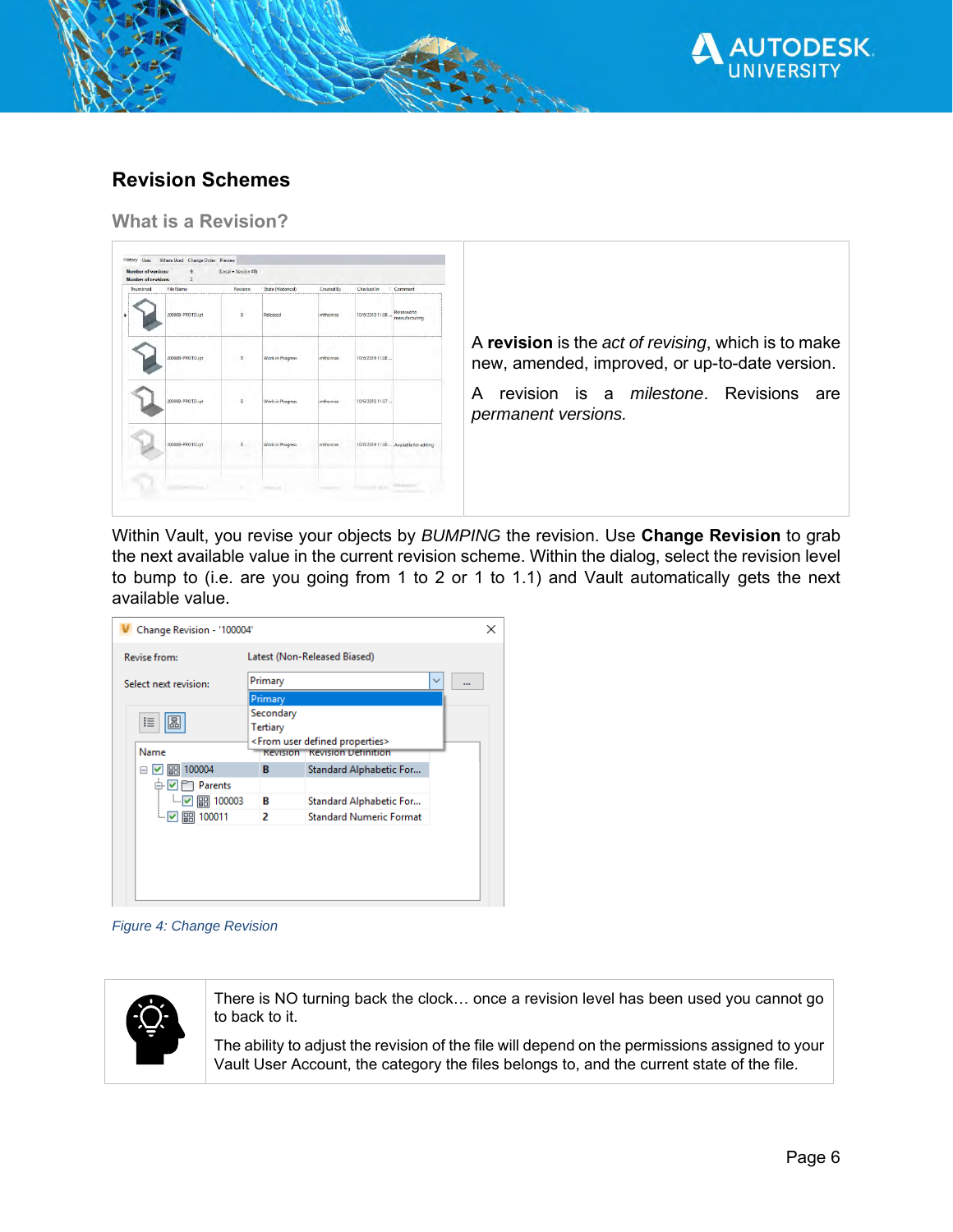

#### **Revision Schemes**

**Revisions Schemes** define the format and sequence of the revision. They define the format of the primary, secondary, and tertiary revisions. The scheme forces the users into predefined values, so they can not stray away from the standard.

For example, the *Standard Numeric Format* starts at 1 and increments by 1, not skipping any numbers.

#### **The "out-of-the-box" Revision Schemes**

- **Standard Alphabetic (A, B, B.1, B.1.1 to ZZ)**
- **Default Alphabetic (same as standard but starts at rev "-")**
- **Standard Numeric (1, 2, 2.1, 2.1.1 to 99)**
- **Default Numeric (same as standard but starts at rev "-"))**
- **Default ASME Y14.35M (-, A, B, A.1, A.1.1 | no I, O, Q, S, X, Y)<sup>1</sup>**

Build (and modify) **Revision Schemes** within the **Vault Settings**(Behaviors tab):

- 1. **Name** the new scheme and provide a **description**
- 2. Select the **Categories** in which the scheme is available
- 3. Assign the three **Scheme Formats** (primary, secondary, and tertiary) and the **Delimiter**
- 4. Create **Scheme Formats** (as required)

The **Scheme Definition** is simply the list of values available to the Revision.

When defining a new scheme, it is much easier to start with a copy of an existing scheme opposed to starting from scratch.

You can mix schemes in the definition. For example, using *Alphabetic* for primary, *Numeric* for secondary, and *ASME* for tertiary.

Once a scheme is used it CANNOT be modified. Make sure it is what you want before you start using it.

 $1$  The American Society of Mechanical Engineering (ASME) standard that defines the practices for revising drawings and associated documentation, includes the methods of identification and revision documentation.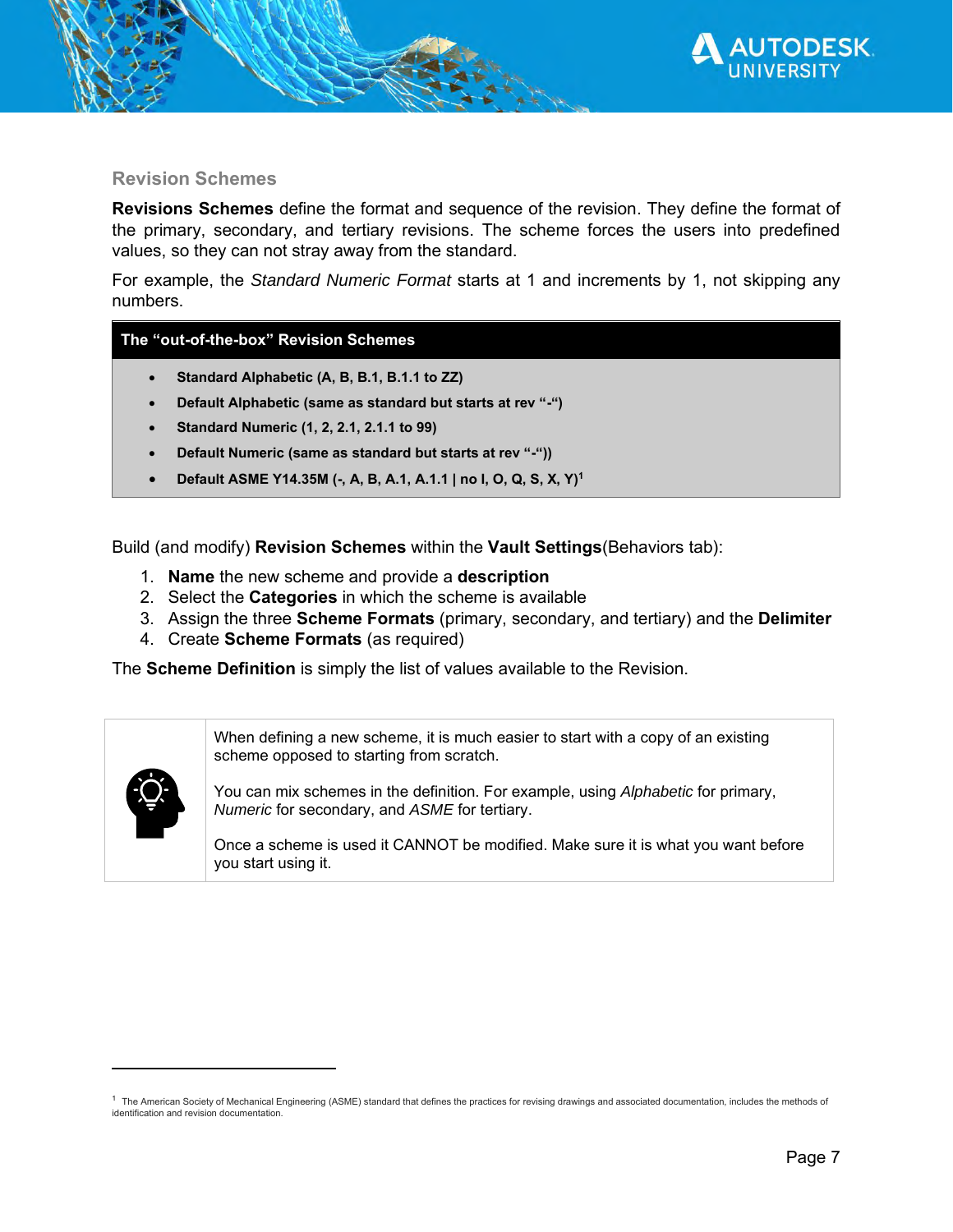

#### **States**

The **State** identifies the object's status within the lifecycle. The number and type of states is based on the applied lifecycle and its associated **Transition Rules**.

| ×<br>V Change State - 'Winder Transfer Gear Spindle.ipt'                                                                             |                                                                                                          |
|--------------------------------------------------------------------------------------------------------------------------------------|----------------------------------------------------------------------------------------------------------|
| Select a new lifecycle state:<br><b>NPI</b><br><b>DESIGN</b><br>$\vee$<br>$\checkmark$<br>$\sim$                                     |                                                                                                          |
| <b>CONCEPT</b><br><b>IDEATION</b><br>$ \mathbf{E}  \mathbf{B} $<br>$F_{\overline{16}}$                                               |                                                                                                          |
| <b>DESIGN</b><br><b>TEST</b><br><b>State</b><br>Name<br><b>RELEASE</b><br>Winder Trans DESIGN<br><b>NPI</b><br>M                     | To change the state, pick the object and select<br><b>Change State.</b>                                  |
| $\left\langle \right\rangle$<br>$\rightarrow$<br>1 object / 124 KB<br>$\mathbb{F}_{\mathbb{F}_{\mathbf{G}}}$ .<br>品<br>$\frac{1}{a}$ | In the Change State dialog, adjust the<br>assigned Lifecycle definition and choose the<br>desired State. |
| <b>Enter comments:</b><br>$\checkmark$                                                                                               | Depending on the settings you might also<br>notice the revision value change as well.                    |
| OK<br>Help<br>Cancel                                                                                                                 |                                                                                                          |
| Figure 5: Change State                                                                                                               |                                                                                                          |



**Folders** are like files except you cannot set the revision. After applying the desired **Category**, you can adjust the **State** of that folder. The **State change** configuration may force you to perform a state change on the files contained within the folder before changing the state.

#### **The State determines:**

- The **Property Criteria requirements** (Compliance) that must be in place before the state change can occur
- The **Actions** that happen during the change (i.e. revision bump)
- The **Security** enforcing who can make the change and who can see the file in the state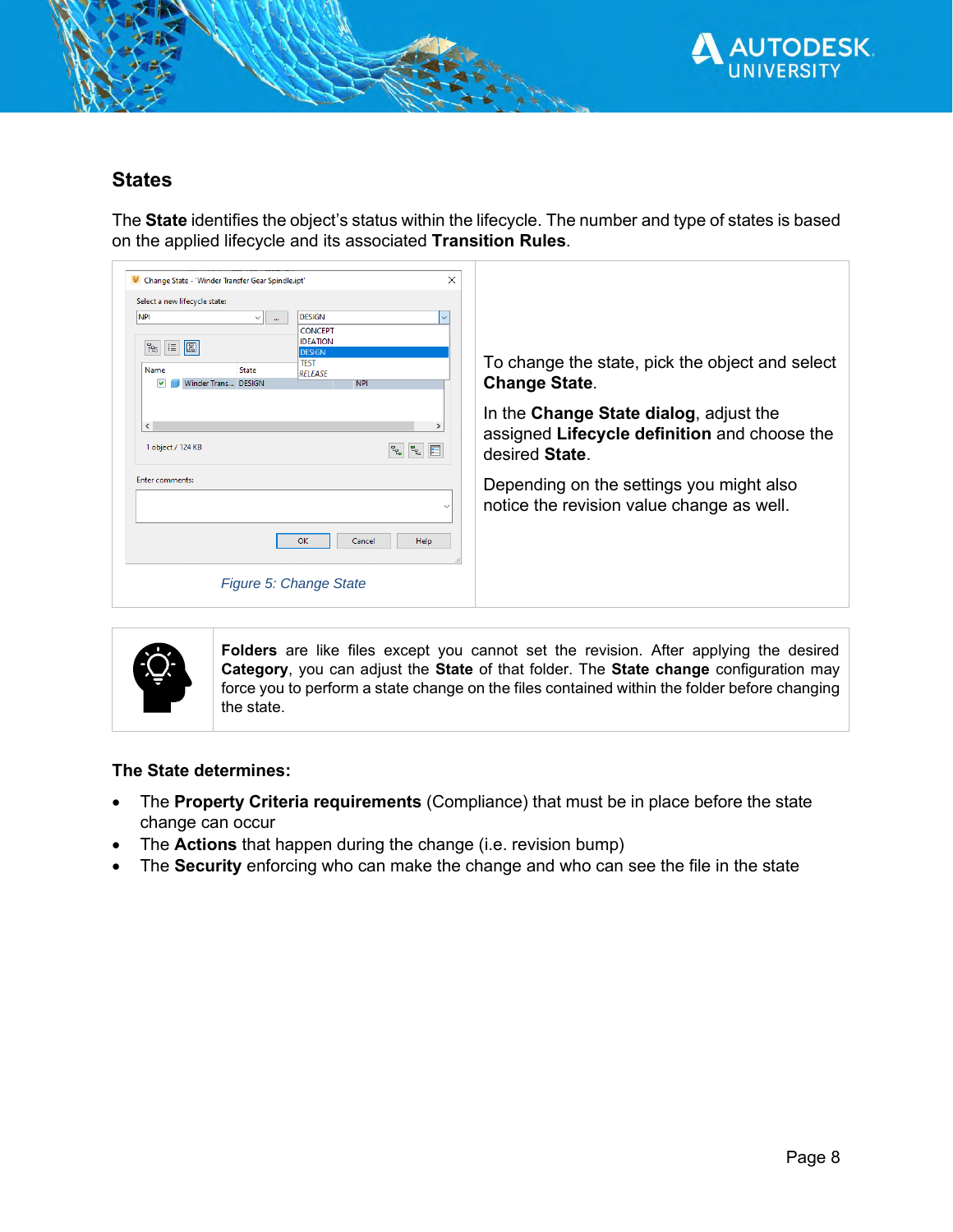

#### **Transitions**

| <b>V</b> Lifecycle Definition - 'NPI'              |                                               |                       | $\times$ |                                         |
|----------------------------------------------------|-----------------------------------------------|-----------------------|----------|-----------------------------------------|
|                                                    |                                               |                       |          |                                         |
| <b>Definition Name:</b>                            | <b>Description:</b>                           |                       |          |                                         |
| <b>NPI</b>                                         |                                               |                       |          |                                         |
| Category:                                          |                                               |                       |          |                                         |
| <b>R&amp;D, R&amp;D</b>                            |                                               |                       |          |                                         |
|                                                    |                                               |                       |          |                                         |
| <b>Definition Security:</b>                        |                                               |                       |          |                                         |
| Combine with object-based security<br>$\checkmark$ |                                               |                       |          |                                         |
| <b>Lifecycle Details</b>                           |                                               |                       |          |                                         |
| <b>Lifecycle States:</b>                           | General Transitions Security Control Comments |                       |          | A transition occurs when an object      |
| <b>* x v + +</b>                                   | M Edit                                        |                       |          |                                         |
|                                                    |                                               |                       |          | moves from one lifecycle state to       |
| $\mathcal V$ Name<br><b>Description</b>            | State                                         | <b>State</b>          |          | another.                                |
| CONCEPT<br>define the problem then defi            | <b>RELEASE</b>                                | $\Rightarrow$ CONCEPT |          |                                         |
| <b>IDEATION</b>                                    | <b>RELEASE</b>                                | <b>DEATION</b>        |          |                                         |
| <b>DESIGN</b>                                      | <b>RELEASE</b>                                | <b>DESIGN</b>         |          | You configure the criteria on how it    |
| <b>TEST</b>                                        | RELEASE                                       | $\Rightarrow$ TEST    |          |                                         |
| <b>RELEASE</b>                                     | <b>RELEASE</b>                                | CONCEPT               |          | moves to the next state. For each state |
|                                                    | <b>RELEASE</b>                                | <b>IDEATION</b>       |          |                                         |
|                                                    | <b>RELEASE</b>                                | DESIGN                |          | transition in a lifecycle, you<br>can   |
|                                                    | <b>RELEASE</b>                                | <b>TEST</b>           |          |                                         |
|                                                    |                                               |                       |          | configure                               |
|                                                    |                                               |                       |          |                                         |
|                                                    |                                               |                       |          |                                         |
|                                                    |                                               |                       |          |                                         |
|                                                    |                                               |                       |          |                                         |
|                                                    |                                               |                       |          |                                         |
|                                                    | <b>OK</b><br>Cancel                           | Help<br>Apply         |          |                                         |
|                                                    |                                               |                       |          |                                         |
|                                                    |                                               |                       |          |                                         |
| Figure 6: Lifecycle Definition - Transtions        |                                               |                       |          |                                         |
|                                                    |                                               |                       |          |                                         |
|                                                    |                                               |                       |          |                                         |

The transition manages:

- **Criteria** the property details determining when a state transition can occur. For example, a file unable to transition to the next state without a value in the Initial Approver property.
- **Actions** that occur automatically when the transition is made (like a revision bump)
- **Access control permissions** who can execute the transition

| <b>V</b> Transition                        |                                                   | $\times$        |                                            |   |                    |        |
|--------------------------------------------|---------------------------------------------------|-----------------|--------------------------------------------|---|--------------------|--------|
| From State:                                | To State:                                         |                 |                                            |   |                    |        |
| CONCEPT                                    | <b>IDEATION</b><br>$\Rightarrow$                  |                 |                                            |   |                    |        |
| Criteria Actions Custom Job Types Security |                                                   |                 |                                            |   |                    |        |
| Show:                                      |                                                   |                 | <b>V</b> Transition                        |   |                    |        |
| <b>All Properties</b>                      | $\checkmark$                                      |                 | From State:                                |   | To State:          |        |
| Property:                                  | Condition:<br>Value:                              |                 | <b>CONCEPT</b>                             | ∙ | <b>IDEATION</b>    |        |
| <b>Engr Approved By</b>                    | is not empty<br>$\checkmark$                      |                 | Criteria Actions Custom Job Types Security |   |                    |        |
|                                            | Add<br>Replace<br>Remove                          |                 | Add <b>Remove</b>                          |   |                    | A      |
| <b>Description is not empty</b>            |                                                   |                 |                                            |   |                    |        |
| Engr Approved By is not empty              | <b>V</b> Transition                               |                 | Name<br>rreviewer                          |   | Permission<br>Deny |        |
|                                            | <b>From State:</b>                                | To State:       | <b>REVIEWERS</b>                           |   | Deny               | $\sim$ |
|                                            | <br><b>CONCEPT</b>                                | <b>IDEATION</b> | <b>ENGINEERING</b>                         |   | Allow              |        |
|                                            | Criteria Actions Custom Job Types Security        |                 |                                            |   |                    |        |
|                                            | <b>Filter:</b>                                    |                 |                                            |   |                    |        |
|                                            | All<br>$\checkmark$                               |                 | $\Box$ No restrictions on this transition  |   |                    |        |
|                                            | <b>Z</b> Bump secondary revision                  |                 |                                            |   |                    |        |
|                                            | Synchronize properties using Job Server           |                 |                                            |   | OK<br>Cancel       | Help   |
|                                            | Check that dependent child files are "Released"   |                 |                                            |   |                    |        |
|                                            | Check that dependent child folders are "Released" |                 |                                            |   |                    |        |
|                                            | T Check that contained files are "Released"       |                 |                                            |   |                    |        |
|                                            | □ Check that linked files are "Released"          |                 |                                            |   |                    |        |
|                                            | □ Check that linked folders are "Released"        |                 | ×.                                         |   |                    |        |
|                                            | Check that linked custom objects are "Released"   |                 |                                            |   |                    |        |
|                                            |                                                   | OK              | Help<br>Cancel                             |   |                    |        |
|                                            |                                                   |                 |                                            |   |                    |        |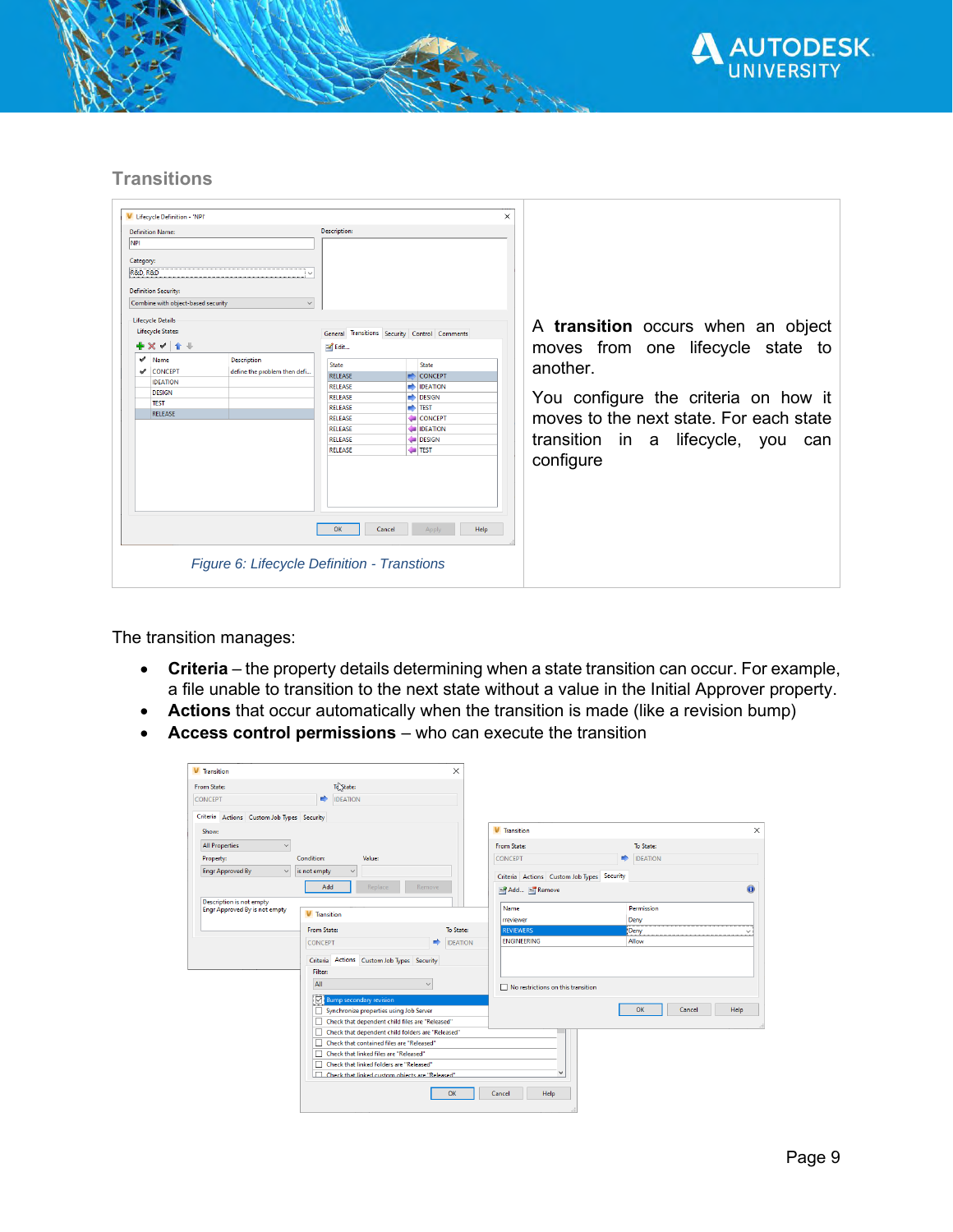

#### **Security**

|   | General Transitions                                                          | Security |                                 | Control Comments |           |                                                                                                                                                     |
|---|------------------------------------------------------------------------------|----------|---------------------------------|------------------|-----------|-----------------------------------------------------------------------------------------------------------------------------------------------------|
|   | Add TRemove                                                                  |          |                                 |                  |           |                                                                                                                                                     |
|   | Name                                                                         | Read     | Modify                          | <b>Delete</b>    | Download  |                                                                                                                                                     |
| ₽ | Everyone                                                                     | Allow    | Deny                            | Deny             | Allow     |                                                                                                                                                     |
| ω | Administrator                                                                | Allow    | Allow                           | Allow            | Allow     |                                                                                                                                                     |
|   | No state-based security<br>Options<br>Security for associated files of items |          |                                 |                  | Configure | Edit the lifecycle's state security to manage<br>which members and groups can read, modify,<br>delete, or download an object assigned to a<br>state |
|   | $\vee$ Security for files inside folders                                     |          | <b>Figure 7: State Security</b> |                  | Configure |                                                                                                                                                     |
|   |                                                                              |          |                                 |                  |           |                                                                                                                                                     |

There are three ways to define the security of an object:

- **Object-based security** security is derived from the object settings. This is the default option.
- **State-based security** available when a state-based ACL exists and is combined with object-based security.
- **Overridden security** available when a state-based ACL is overriding object-based security, or when the administrator sets a manual override on the object.



**State-based security** is either combined with object-based security or overrides objectbased security, based on the Definition Security defined for the lifecycle definition.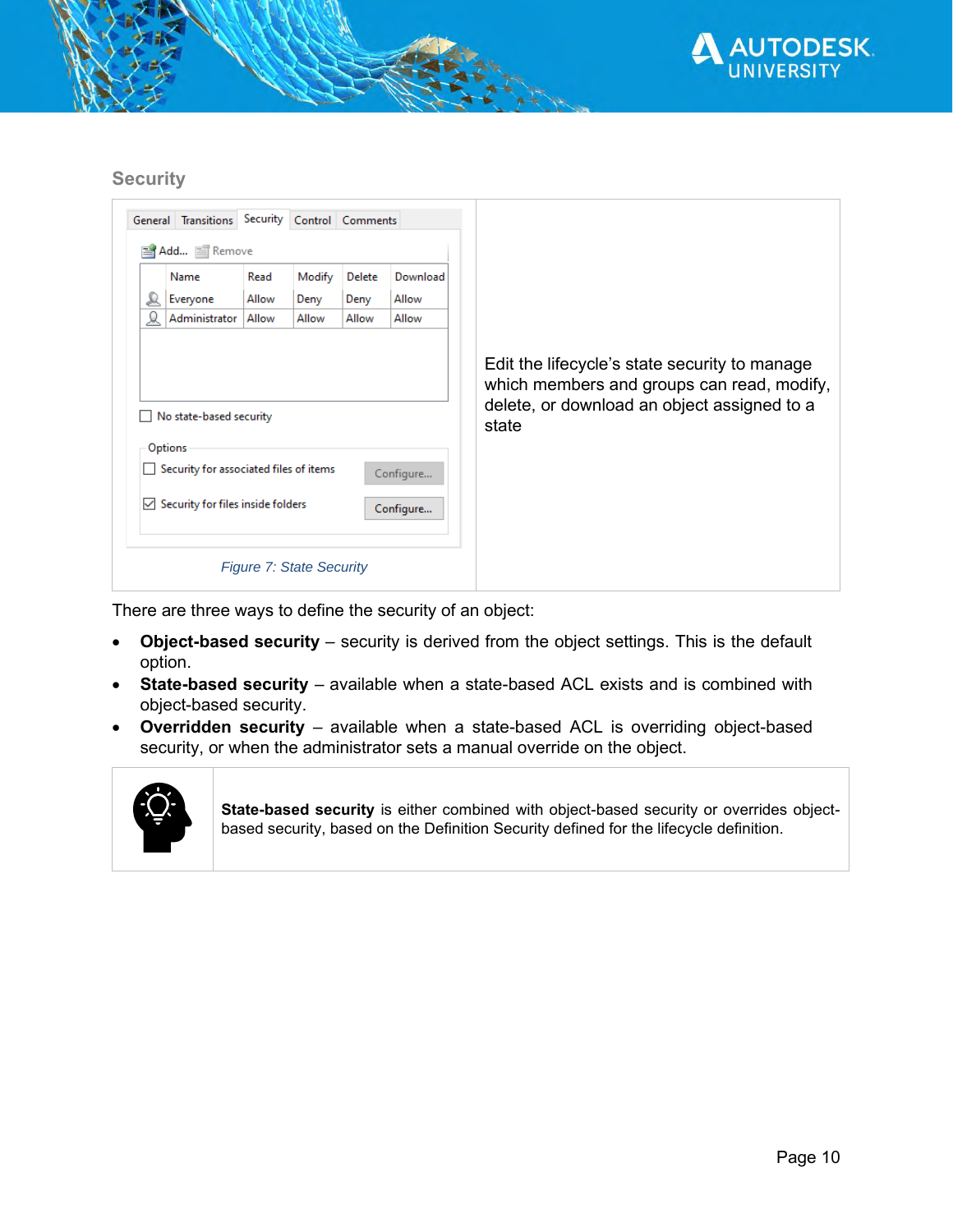

## **Tracking Change**

#### **What are Change Orders?**

When a design requires a change or modification you want to put controls in place to help manage the change. A record of the changes provides a history *trail* of what was changed, why it was changed and when the change occurred.

Vault Professional provides **Change Orders** to capture the changes and manage the change as the modifications are completed, reviewed, and released to be manufactured. The change order is the historical *paper trail* of the why, how, when, who, and what of the design modifications



**Creating New Change Orders (Quick Procedure)**

- 1. Locate the item or file requiring the change
- 2. Create the Change Order (right-click add)
- 3. Describe the change required
- 4. Markup the drawing (as required)
- 5. Assign the Routing
- 6. Submit it